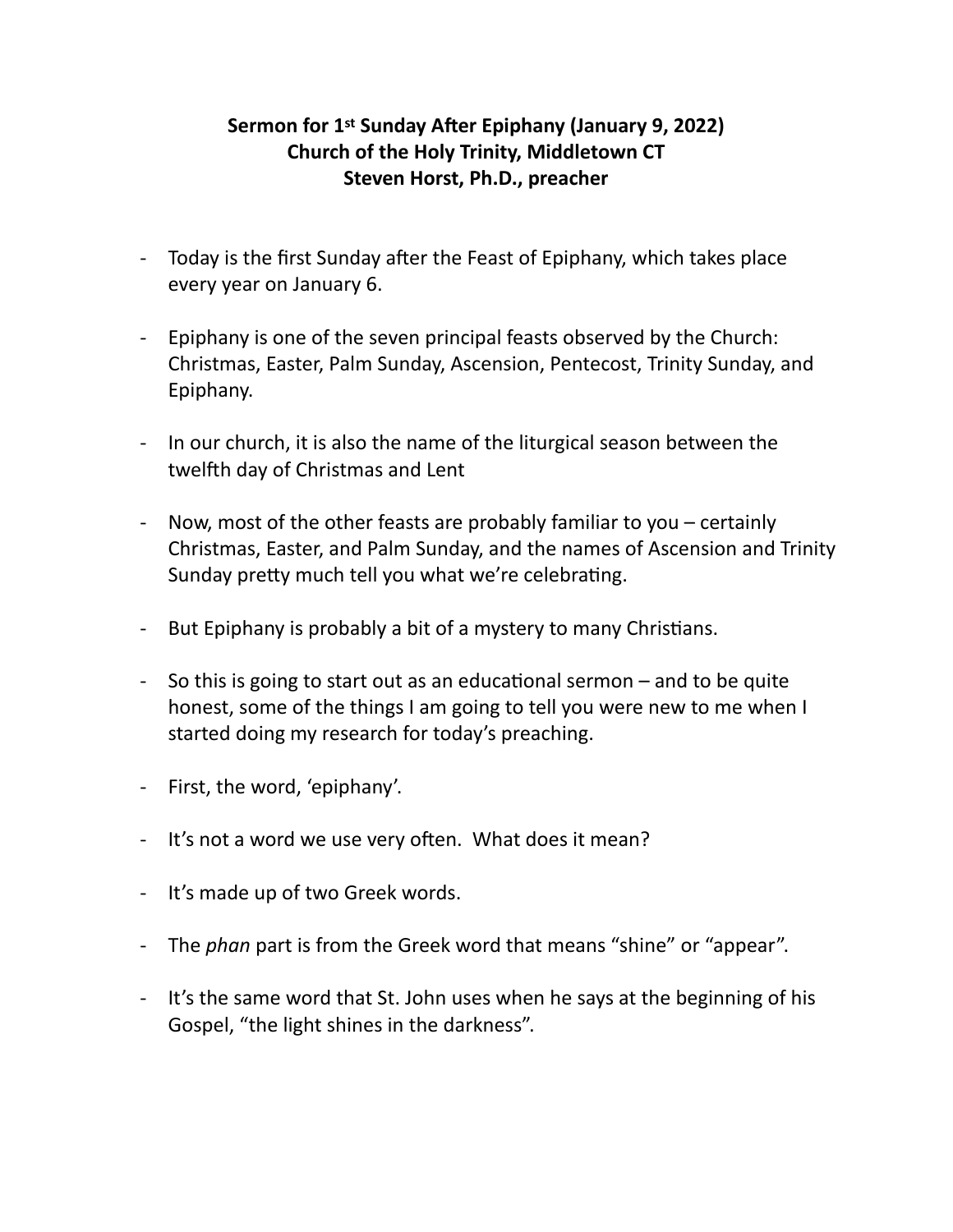- And Epiphany has long been understood as a festival of light marked with Earthly lights, but signifying the uncreated light that John tells us shines forth from Christ.
- The prefix "Epi" means "around" or "outward".
- So an Epiphany is a shining outward, both revealing the source of the light  $$ in this case Christ  $-$  and illuminating the surrounding darkness.
- The Eastern church uses a different word for this same feast: *theophany*.
- The *phan* part is the same (shining or showing).
- Theos is the Greek word for God so it is the shining forth of God in the person of Jesus Christ.
- Or sometimes, this shining forth or showing forth is paraphrased as *manifestation* – God becoming manifest in Christ, and Christ's Godhood becoming manifest to us.
- But this all sounds like a rather abstract concept  $-$  not a concrete event like the birth or resurrection of Jesus.
- So what is it that we remember and celebrate on Epiphany?
- I suspect that if you all wrote answers in the chat, we'd get two different answers.
- Some would say "the adoration of the magi"  $-$  that is, the visit of the three kings or wise men to Jesus' crib in Bethlehem.
- But others would say "the baptism of Jesus", which is indeed what we heard about in today's Gospel.
- This doesn't seem to be getting any clearer.
- But in fact, both are right.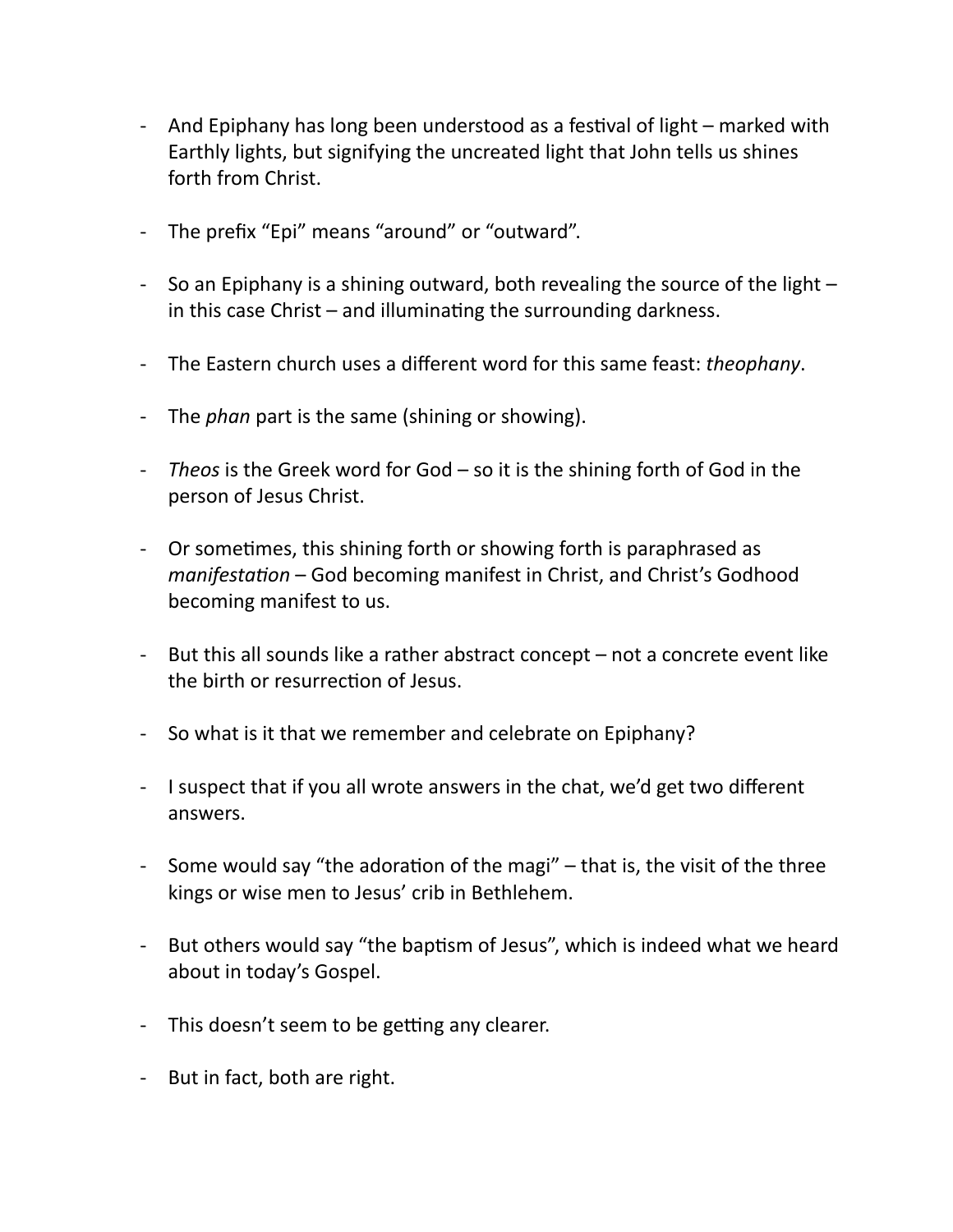- In the Western church Catholicism and its descendants like our own church, the focus of Epiphany is the visitation of the magi.
- In the Eastern Orthodox churches, however, it is the baptism of Jesus.
- *Our* lectionary contains the story of the wise men on the actual feast day, January 6, and the baptism of Jesus in the Jordan on the first Sunday of Epiphany (today), so we get both.
- In the first, Jesus' identity receives *human* confirmation: the people of Bethlehem learn from the Persian magi that this baby is the king of kings.
- Jesus' kinghood is made manifest.
- In the second, it receives *Divine* confirmation, in visible and audible form, as the Spirit descends upon Jesus in the form of a dove, while the voice of the Father is heard proclaiming Him to be God's own co-eternal Son. Christ's divinity is made manifest.
- This is, by the way, to the best of my recollection, is the only place in the New Testament where the three persons of the Trinity are all manifest at once: Jesus standing in the water, the Father speaking from heaven, and the Spirit appearing in the form of a dove.
- It is thus a marvelous and unique event, and it is about this, and not the three kings, that I shall speak today.
- Why is it that we distinguish Christ's manifestation at Epiphany from his birth, which we already celebrated on Christmas?
- Did God not become manifest by becoming flesh?
- That he did, in the sense that He came to us in a form that mortals could see, and hear, and touch.
- But the full identity of this babe, who was indeed already God made flesh, was not yet known.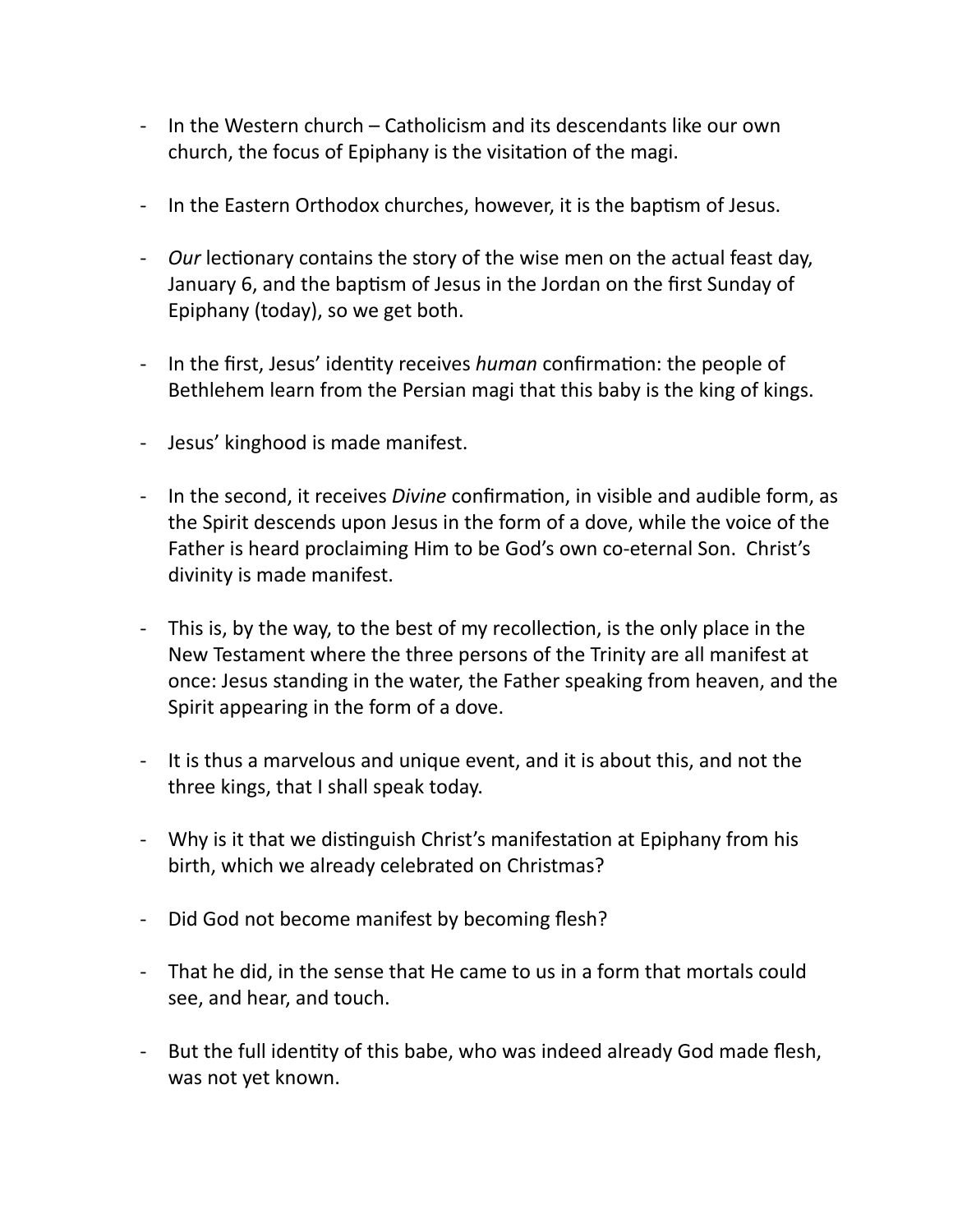- The magi knew something of it Matthew has them describe him a great king to shepherd Israel, but nothing about him being God incarnate, or the redeemer of the world.
- And as far as we know, Jesus grew up without the people around him suspecting anything out of the ordinary.
- Remember that when he came back and preached in his home town of Galillee, his neighbors were astonished and said "Isn't this the carpenter's son? Don't we know his brothers and sisters? Where's he getting all this?"
- Even John the Baptist, who had been told to watch for the one on whom the Spirit descended and rested, says that he did not know who it was going to be, even though Jesus was his own cousin.
- It is only at his baptism that Jesus' identity as God the Son is revealed, and it is only after this that his miracles and teaching begin.
- John the Baptist sees it first when Jesus is still approaching to be baptized, the Baptist proclaims "Behold the Lamb of God who takes away the sins of the world" and confirms that this is the one that he had been told about.
- But it is the voice of the Father and the descent of the Holy Spirit that tell us who he really is  $-$  that this is in fact the Son of God – or, perhaps better, as we understand it through the lens of the Gospels, God the Son, who had been with the Father from the beginning.

-

- But John also says something else, asking Jesus why he is coming to be baptized by John, when it is John who needs to be baptized by Jesus.
- And it's a good question.
- It isn't just that Jesus is someone greater than John  $-$  as John puts it, one "whose sandals I am not worthy to untie."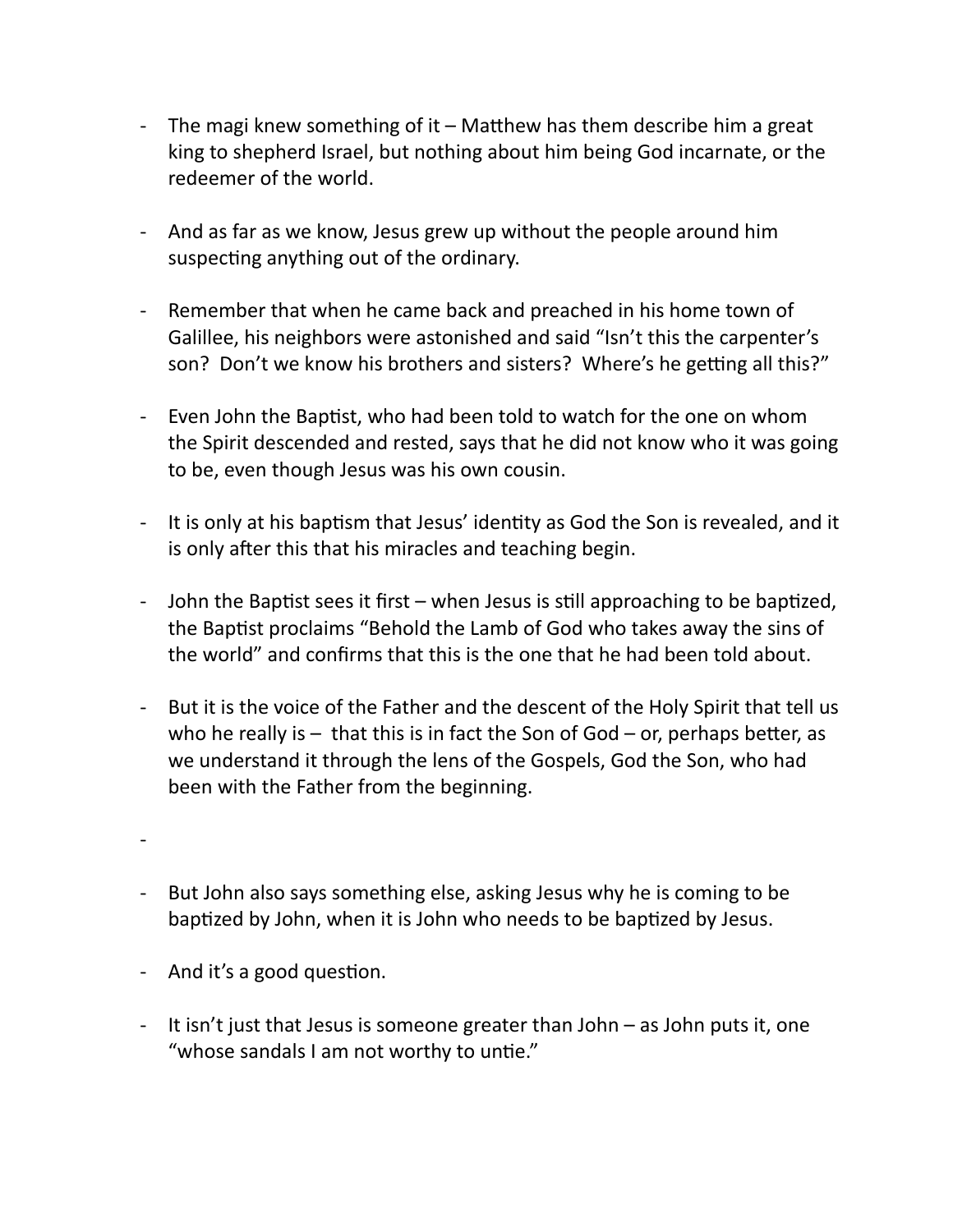- The baptism that John offered was for repentance and the forgiveness of sins.
- But Jesus was without sin.
- He was not in need of the baptism John offered, at least not for His own sake.
- It's important to understand here that Christian baptism the baptism that we received  $-$  is different from John's baptism.
- John's baptism was only for repentance and the forgiveness of sins.
- Christian baptism does indeed involve the forgiveness of sin as well.
- But that is not all it involves.
- It also involves the entry of the Holy Spirit into our hearts.
- We see this distinction at work twice in the Book of Acts, when the Apostles find people who are baptizing, but it is only John's baptism of repentance and forgiveness.
- The people who had received *this* baptism did not receive the Holy Spirit, even though the people the Apostles had baptized did receive it.
- The Apostles then lay hands on them and prayed for the Holy Spirit, and then it came upon them as it had upon the Apostles themselves and those they had baptized.
- And they taught the people doing the baptizing to baptize in a different way: in the threefold name of the Father, the Son, and the Holy Spirit, as we do in all the world's churches today.
- Those whom John baptized may well have been forgiven their sins, but the Holy Spirit did not descend upon them as it descended upon Jesus.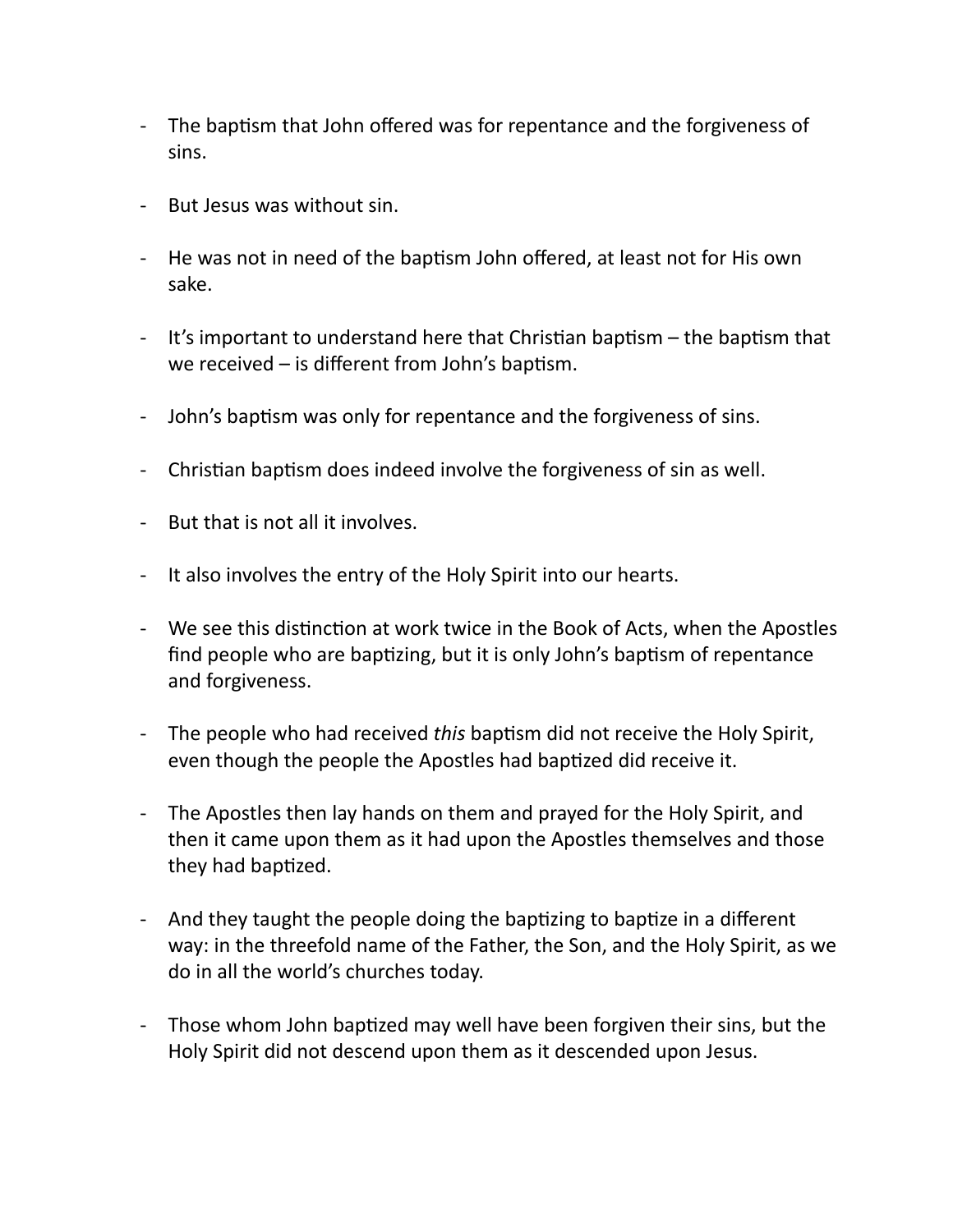- So in our Gospel today, we see, not only a manifestation of Jesus as the only Son of the Father, but also a transformation of the meaning of baptism.
- The Holy Spirit would not actually descend upon the followers of Jesus until Pentecost, after he had risen from the dead and ascended into heaven, for it was only then that his Earthly work was completed.
- But Christian baptism is like the baptism of Jesus, in that it involves the descent and indwelling of the Holy Spirit, which transforms us from within and guides us, so that we grow in taking on the nature of Christ.
- Christian Baptism transforms us from merely natural creatures into children of God, in whom God's spirit dwells.
- Jesus, however, had been in communion with the Father and the Spirit since before the beginning of the world.
- Baptism manifested who Jesus is, but baptism did not transform him.
- Rather, it's the other way around: Jesus, in being baptized, transformed baptism.
- In the same way, the waters did not cleanse Jesus rather, it was Jesus who cleansed and sanctified the waters.
- Similarly, we bless and sanctify the water in the font before we baptize people today.
- Of course, if you'd taken the water of the Jordan that day to a chemist, or you took the water we use in our own baptisms, it would still be H2O.
- But spiritually, it becomes something more  $-$  it becomes the living water that God offers in Christ, which brings not only forgiveness of sins but everlasting life.
- That is why we speak of it as "holy water"  $-$  and in Catholic and Orthodox churches it is preserved and used for blessings.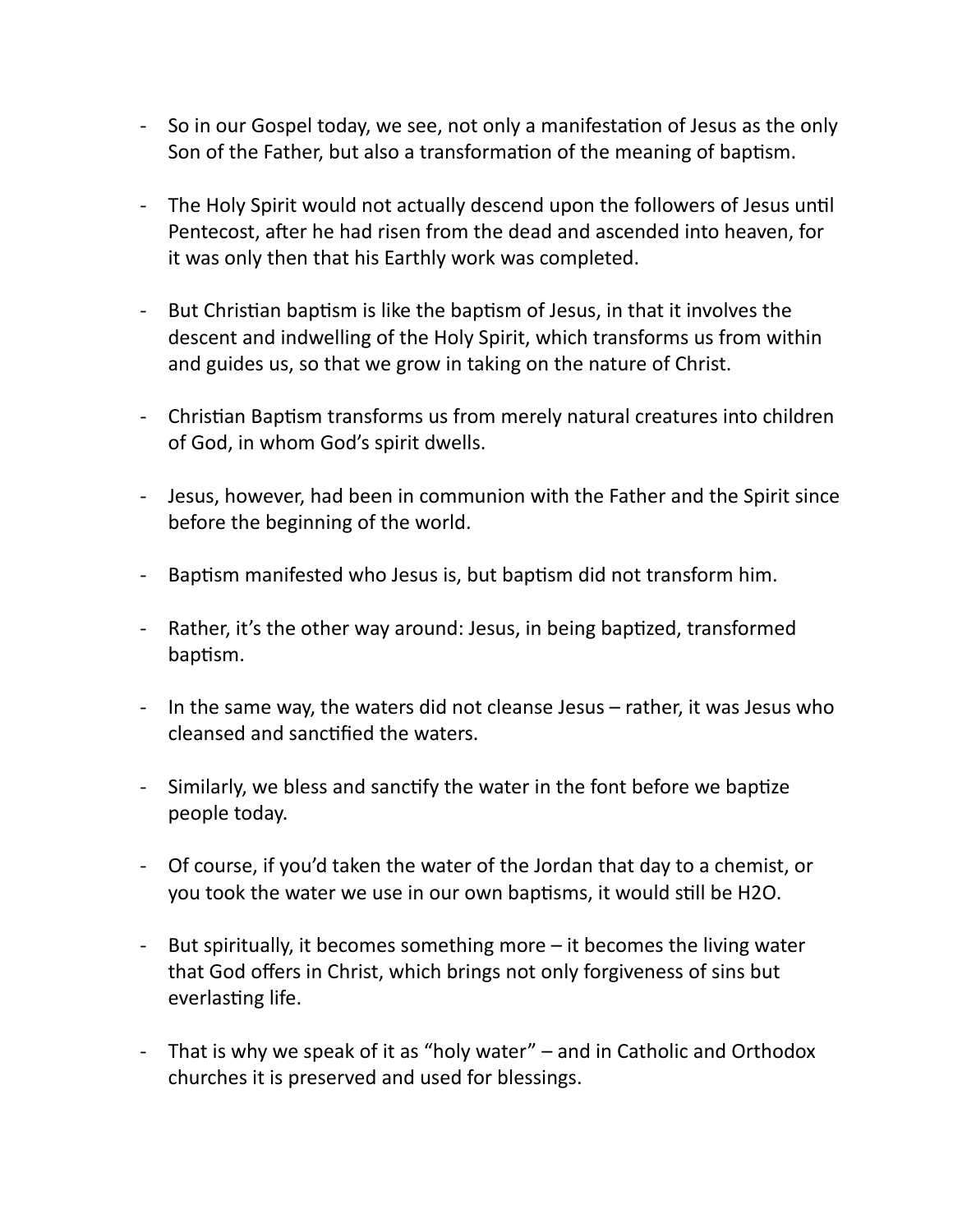- Just as the bread and wine of the Eucharist are still physically bread and wine, yet become for us something more  $-$  the Body and Blood of Christ  $$ so also the water that is blessed in the Rite of Baptism remains water but becomes for us something more, the sacramental instrument through which our sins are washed away, and we become children of God and brothers and sisters to one another in Christ.
- And so today's Gospel tells not only of a miracle, but of a great and holy mystery  $-$  indeed of the sacramental mystery of baptism.
- A sacrament is sometimes defined as "an outward and visible sign of an inward and spiritual reality."
- In Jesus' baptism, this was also confirmed outwardly by the Father and the Spirit.
- In our own baptisms, the spiritual transformation is hidden from our view.
- But Jesus, the one who was without sin, underwent the Baptism of John and received the Holy Spirit on our behalf...
- That the waters in which we are baptized might be purified and transformed into living water because he passed through them before us
- He who had been with the Father and the Holy Spirit from the beginning had the Holy Spirit descend upon him in a form others could see so that in our baptisms we might receive that same Holy Spirit, and thereby have God dwell within us, as Christ is in the Father and the Father is in Him.
- The sinless one went down into the waters of the Jordan and purified the waters.
- We go down into the waters of baptism and our sins are washed away.
- He came up from the waters of baptism, and the Father testified that this was his co-Eternal Son.